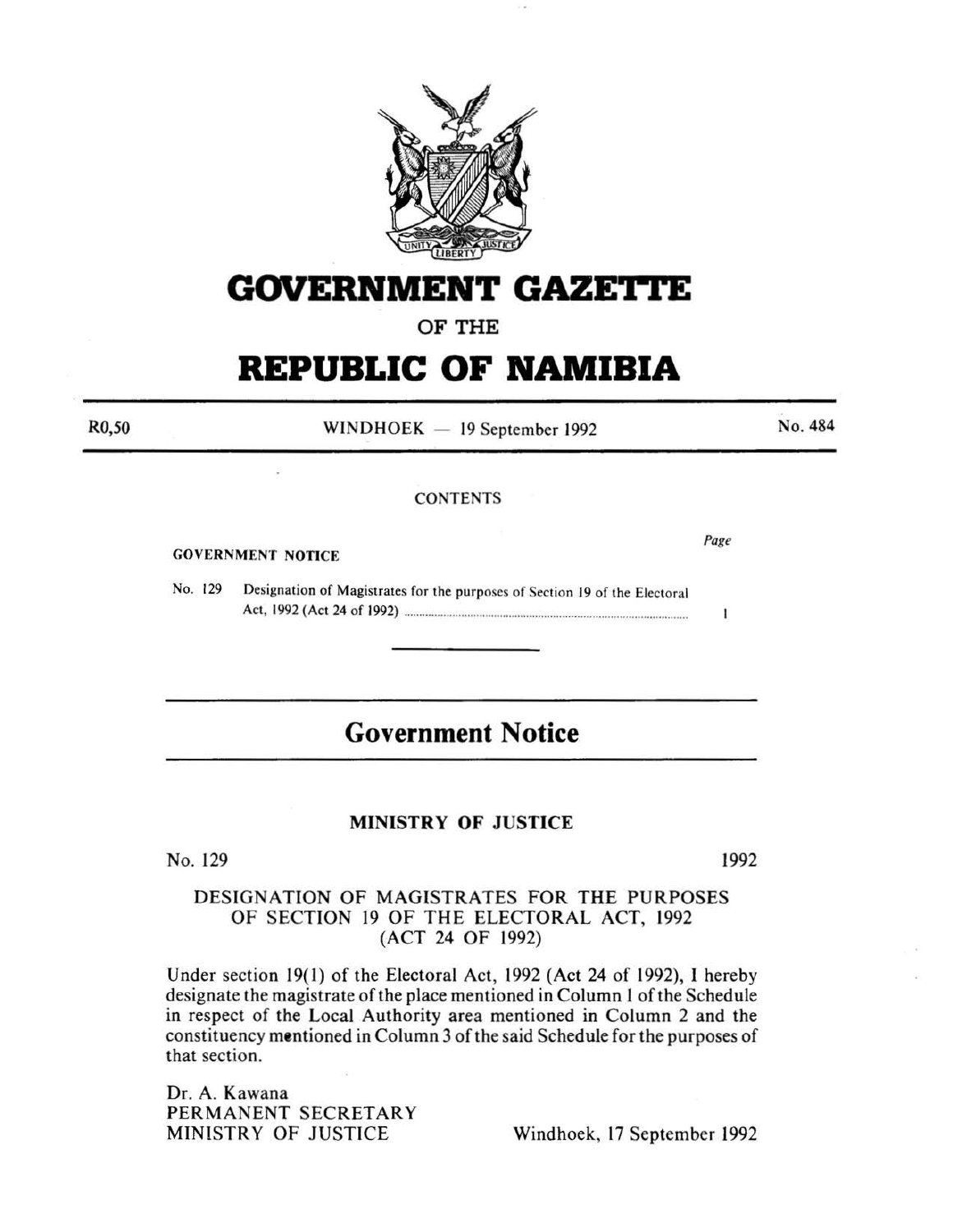## SCHEDULE

| <b>COLUMN 1</b><br>Magistrate | <b>COLUMN 2</b><br>Local Authority Area | <b>COLUMN 3</b><br>Constituency                                                                                                                                                                                                             |  |
|-------------------------------|-----------------------------------------|---------------------------------------------------------------------------------------------------------------------------------------------------------------------------------------------------------------------------------------------|--|
| Opuwo                         | Opuwo                                   | Opuwo<br>Ruacana                                                                                                                                                                                                                            |  |
| Khorixas                      | Khorixas<br>Uis                         | Khorixas<br>Sesfontein                                                                                                                                                                                                                      |  |
| Outjo                         | Kamanjab<br>Outjo                       | Kamanjab<br>Outjo                                                                                                                                                                                                                           |  |
| Oshakati                      | Ongwediva<br>Oshakati                   | Anamulenge<br>Oshakati<br>Elim<br>Ogongo<br>Okahao<br>Okalongo<br>Okatana<br>Ompundja<br>Ongwediva<br>Onesi<br>Oshikuku<br>Tsandi<br>Uutapi                                                                                                 |  |
| Ondangwa                      | Ondangwa                                | Eenhana<br>Endola<br>Engela<br>Epembe<br>Ohangwena<br>Okaku<br>Okankolo<br>Okatjali<br>Okatope<br>Okongo<br>Olukonda<br>Omundaungilo<br>Omuntele<br>Onayena<br>Ondangwa<br>Ondobe<br>Ongenga<br>Oniipa<br>Oshikango<br>Uukwiyu<br>Uuvudhiya |  |

 $\hat{\mathcal{A}}$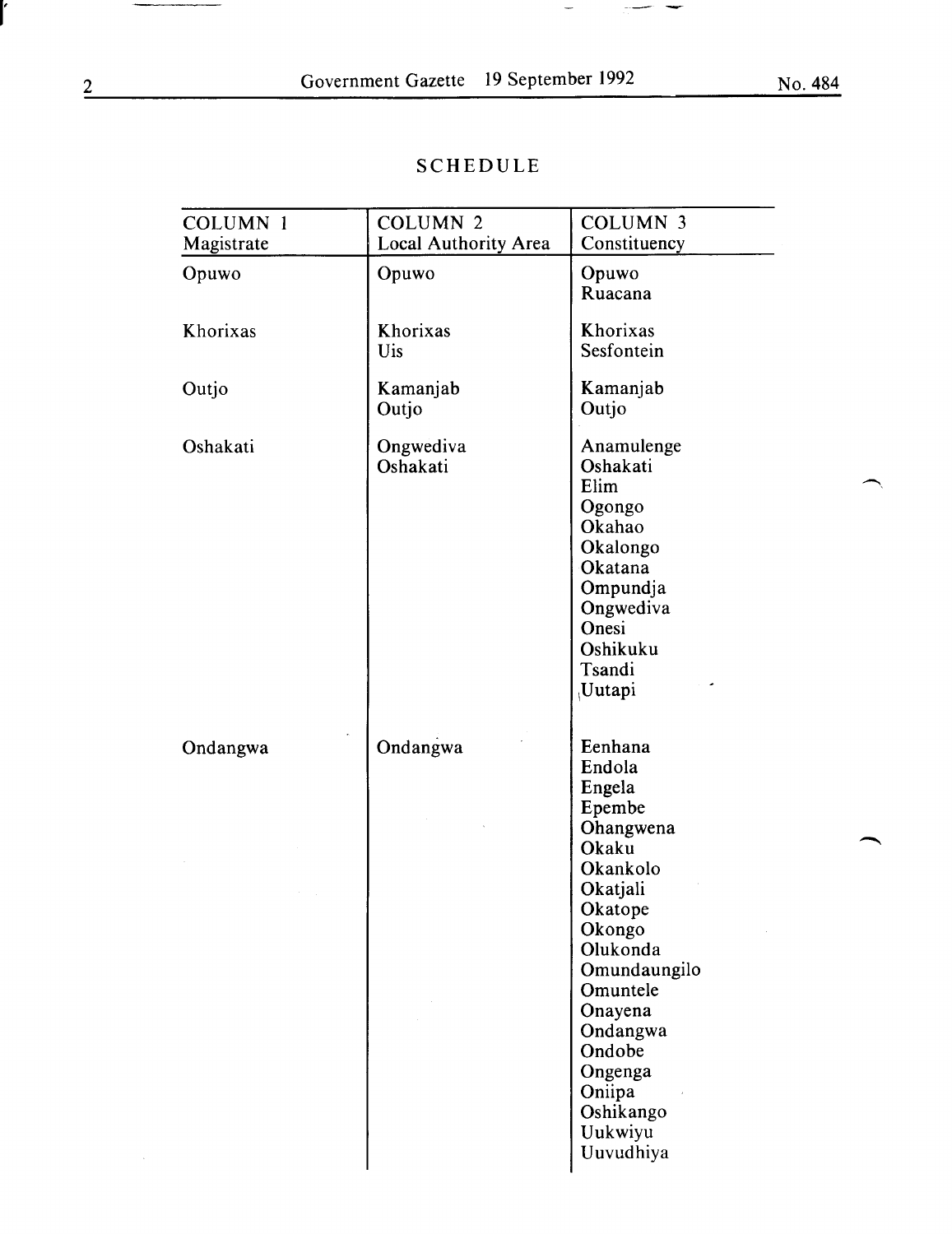$\frac{1}{\sqrt{2}}$ 

| Tsumeb        | Tsumeb                                                      | Engodi<br>Guinas<br>Omuthiyagwiipundi<br>Oshikoto                                                                                                 |
|---------------|-------------------------------------------------------------|---------------------------------------------------------------------------------------------------------------------------------------------------|
| Rundu         | Rundu                                                       | Kahenge<br>Kapako<br>Mashari<br>Mpungu<br>Ndiyona<br>Rundu                                                                                        |
| Katima Mulilo | Katima Mulilo                                               | Kabe<br>Katima Mulilo<br>Kongola<br>Linyandi<br>Mukwe<br>Sibinda                                                                                  |
| Karibib       | Karibib<br>Omaruru<br><b>Usakos</b>                         | <b>Brandberg</b><br>Karibib<br>Omaruru                                                                                                            |
| Swakopmund    | Arandis<br>Hentiesbaai<br>Swakopmund<br>Wlotzkasbaken       | Arandis<br>Swakopmund<br><b>Walvis Bay</b>                                                                                                        |
| Grootfontein  | Grootfontein<br>Otavi                                       | Grootfontein<br>Otavi                                                                                                                             |
| Okakarara     | Okakarara                                                   | Okakarara                                                                                                                                         |
| Otjiwarongo   | Kalkfeld<br>Otjiwarongo                                     | Omatako<br>Otjiwarongo                                                                                                                            |
| Okahandja     | Okahandja                                                   | Okahandja                                                                                                                                         |
| Gobabis       | Gobabis<br>Leonardville<br>Omitara<br>Summerdown<br>Witylei | Aminuis<br><b>Buitepos</b><br>Gobabis<br>Otjinene<br>Otjozondjou<br>Steinhausen                                                                   |
| Windhoek      | Aris<br>Kappsfarm<br>Windhoek                               | Hakahana<br>Katutura Central<br>Katutura East<br><b>Khomasdal North</b><br>Soweto<br>Wanaheda<br>Windhoek East<br>Windhoek Rural<br>Windhoek West |

 $\star$  $\sim$ 

 $\bar{\star}$